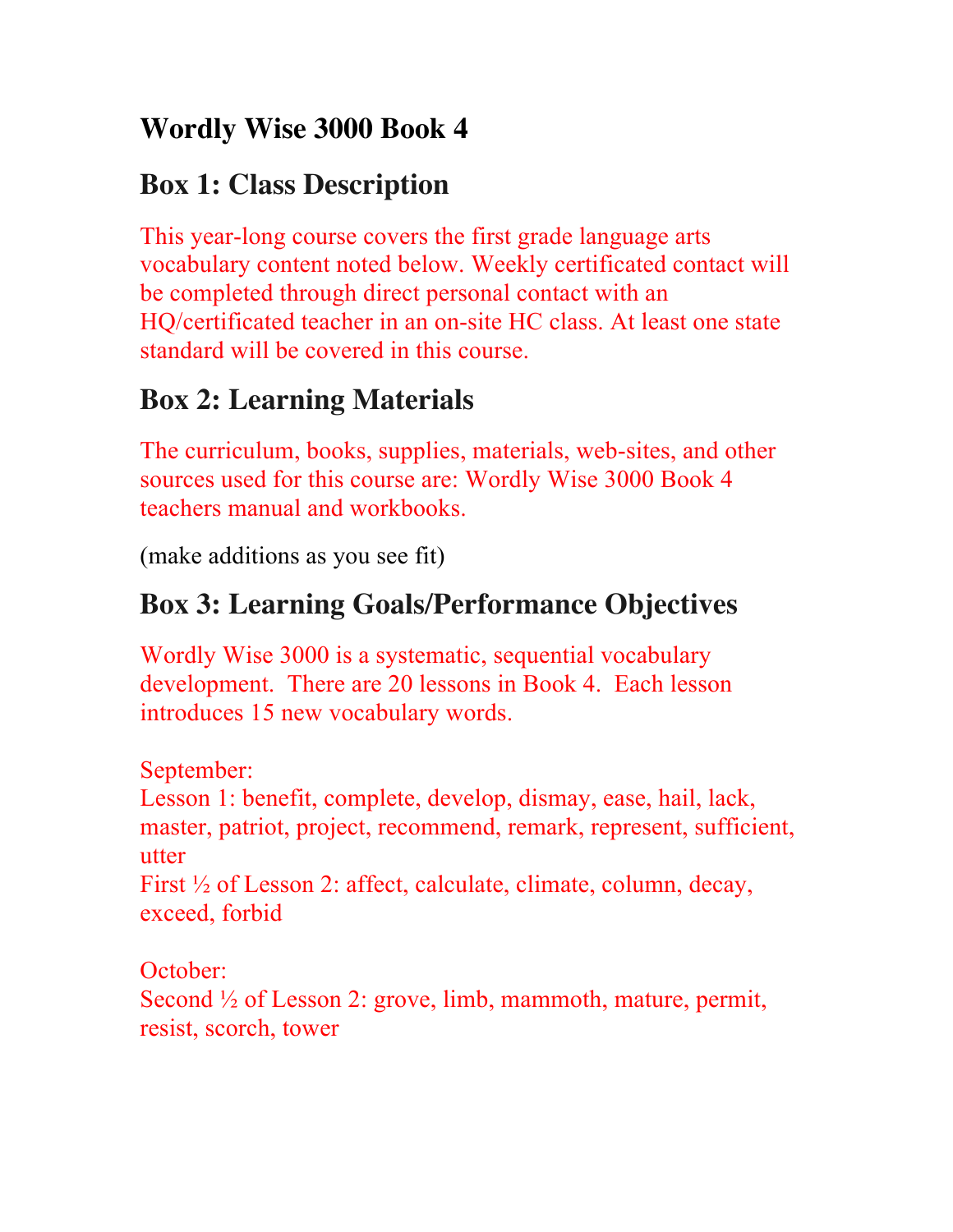Lesson 3: approach, burrow, cease, destructive, drowsy, famished, forecast, hibernate, migrate, nestle, observe, prepare, reduce, severe, venture

#### November:

Lesson 4: active, astound, attend, cherish, contract, eager, expose, grace, impose, modest, parallel, paralyze, pessimist, recite, respond Lesson 5: abrupt, achieve, attempt, contempt, entertain, glimpse, mock, persist, persuade, phase, quaint, recall, reject, revise, sensitive

#### December:

Lesson 6: applaud, crafty, disclose, drab, entire, exclaim, exquisite, intend, jeer, peer, progress, refine, scoundrel, uneasy, vain Lesson 7: alter, confuse, distribute, effect, embrace, equip, flexible, instant, keen, limp, scurry, seize, shallow, surround, victim

January:

Lesson 8: ancient, century, chamber, descend, entry, interior, intrude, locate, passage, portion, precious, quarry, ramp, spacious, surface

Lesson 9: advantage, astonish, confirm, distant, founder, hamlet, host, misgiving, parch, prospect, scarce, shrewd, sole, torment, typical

First ½ of Lesson 10: ail, banish, communicate, console, cower, deliberate, depth

#### February:

Second <sup>1/2</sup> of Lesson 10: desire, livelihood, misfortune, orphan, precipice, regain, slay, symptom

Lesson 11: annual, artificial, blend, bore, considerable, crude, evaporate, foliage, gash, hue, increase, nourish, vary, vision, yield Lesson 12: ability, amiable, bliss, caress, clutch, coax, furious, gesture, mope, prefer, recover, replace, request, separate, shun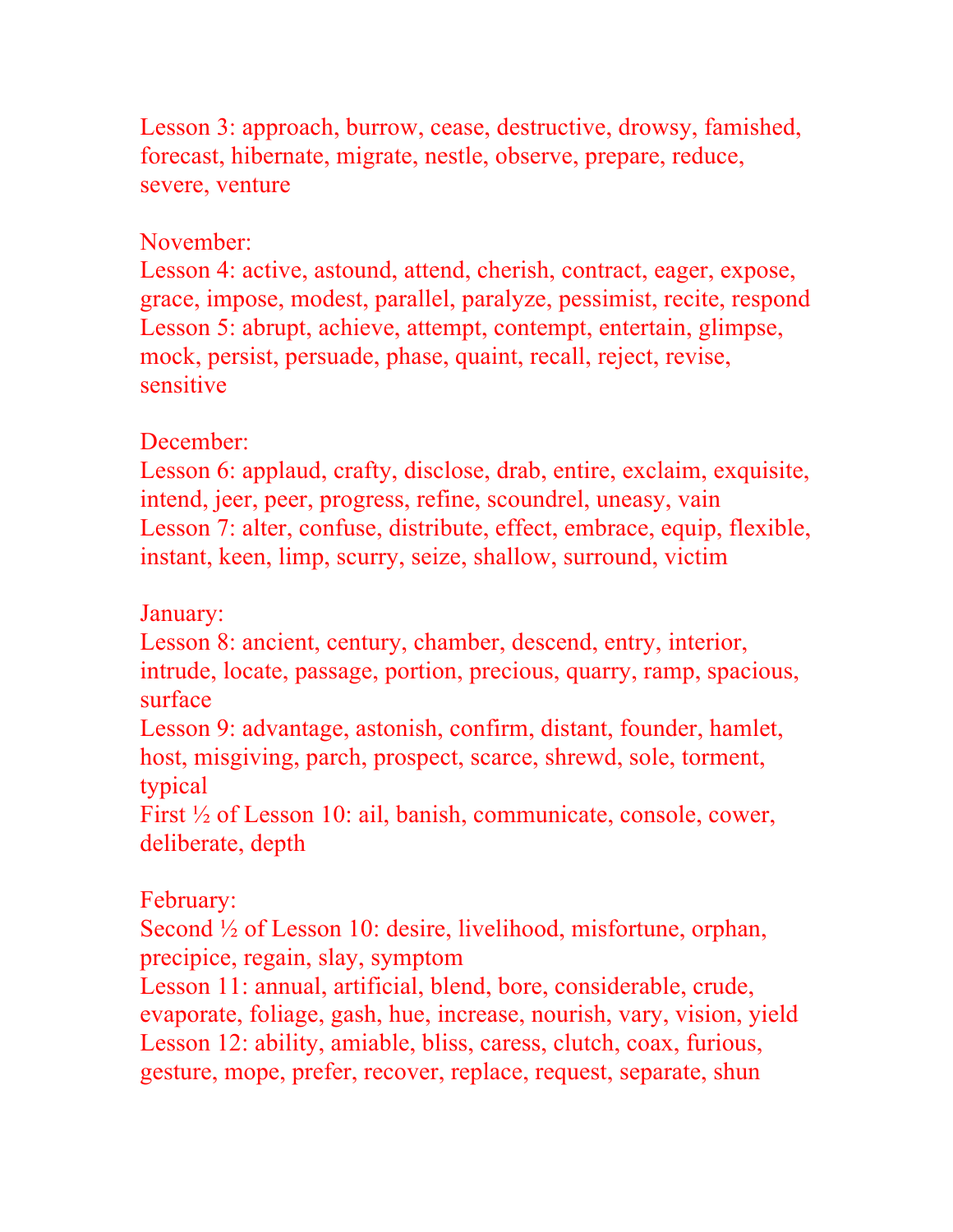### March:

Lesson 13: appall, dejected, depend, dreary, fanatic, impact, invade, isolate, occupy, reveal, rout, suspect, temporary, terror, tragic

Lesson 14: afford, boast, chord, exceptional, fortunate, fringe, humble, meadow, melancholy, obstinate, plead, plunge, relent, submit, trudge

### April:

Lesson 15: apparent, ban, concentrate, concern, consider, contrast, fragile, menace, pounce, prompt, recent, symbol, talon, trophy, widespread

Lesson 16: apt, blossom, bough, content, detest, dusk, extinguish, familiar, obtain, orchard, practice, prune, stout, threadbare, wander

### May:

Lesson 17: address, approve, conclude, deprive, elder, escort, fare, forlorn, hearty, inhale, merit, stingy, summon, valiant, waft Lesson 18: abreast, barrier, breadth, capital, ensure, external, feud, fortress, frequent, frontier, peasant, petty, threat, utilize, vast First ½ of Lesson 19: audition, create, elevate, eliminate, engage, entrance, essential, foremost

### June:

Second ½ of Lesson 19: forsake, recognize, sentimental, source, tour, tradition, trio Lesson 20: arrest, capable, congratulate, despise, dispute, eventual, helm, humiliate, implore, insert, outrage, pierce, quiver, release, sullen

(make additions and deletions as you see fit)

# **Box 4: Learning Activities**